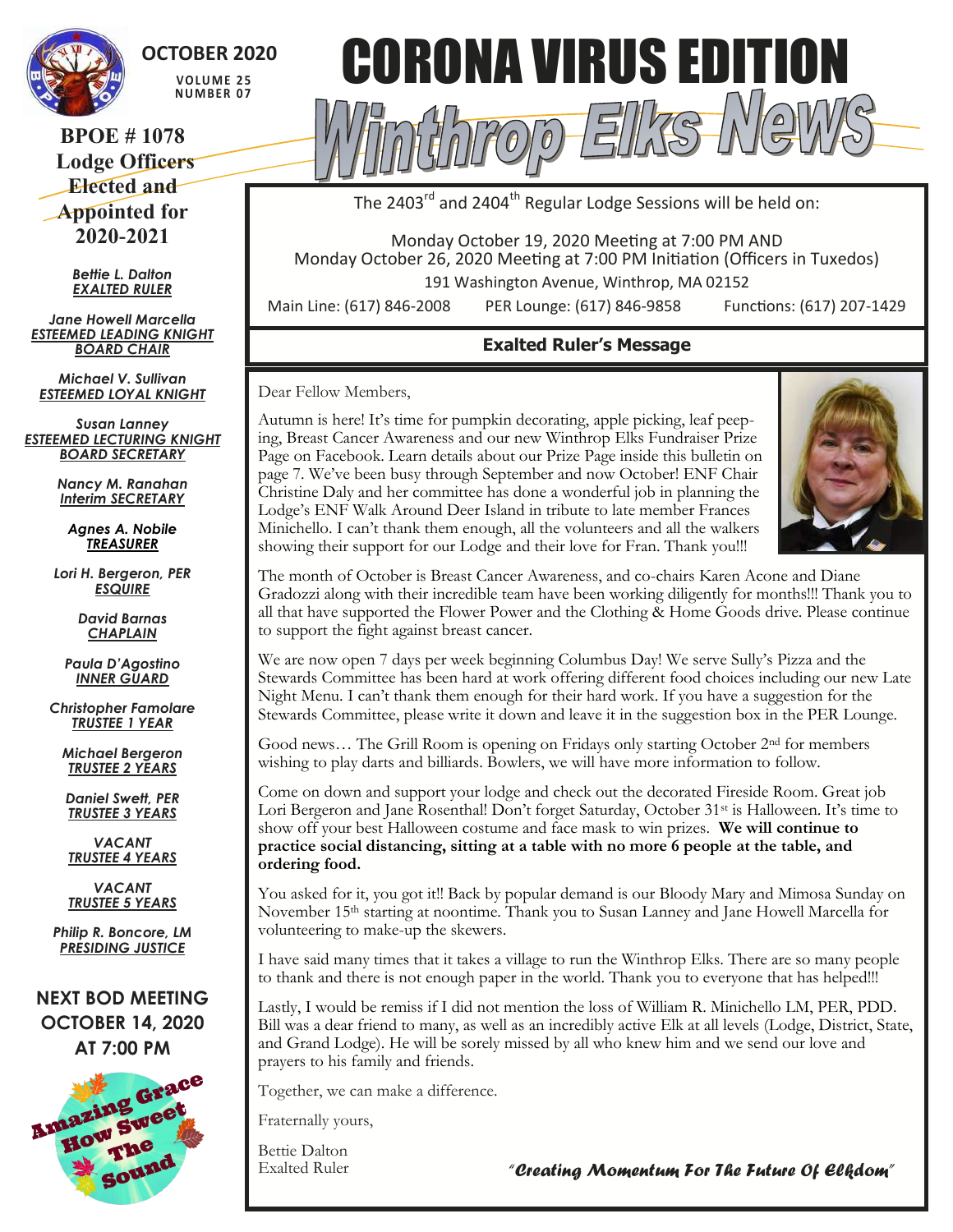#### **SICKNESS AND DISTRESS**



 Justin Magee Resting at Home Paula D'Agostino Resting at Home Anthony Nasta Don Orione Nursing Rehab. Frank C. Sarro Resting at Home

Please notify Leading Knight Jane Howell Marcella of any members who may be sick or distressed. Reach her at (617) 435-4480.



#### **STORK REPORT — Possibly Future Elks —**



Tom Larity HLM welcomed granddaughter Javann Reed. Jerry Ogus welcomed granddaughter Mila Cavaliere. Tom Cavaliere welcomed great-niece Mila Cavaliere.



**Sending best wishes to our member Michael McGilvray and his bride Julie A. Smith who were recently married on September 19, 2020.**

**Proposition for Life Membership The following have met the eligibility requirements for life membership and will be balloted upon at the Regular Lodge Session on Monday, October 19, 2020.**

|                        | <b>Birth Date</b>     | <i>Initiated</i>      |
|------------------------|-----------------------|-----------------------|
| 4013—Fred T. Darcy Jr. | 08/19/1955 10/24/1984 |                       |
| 3458-Howard N. Levy    |                       | 08/07/1955 02/13/1980 |

#### **Replacement Fees for Membership & Key Cards**

Due to the inordinate number of requests this past year for replacement cards, there will be a \$10 Administrative Fee each for replacement of either one. The fee may be waived for exigent circumstances. Contact the Secretary at 617-207-1590 or by email to secretary1078@comcast.net





**The Clock This Day Has Stopped and Across Its Dial The Motionless Shadows Mark The Hour of Eleven**

**John P. Powell LM** *Initiated: 05/22/1963 Deceased: 08/31/2020*

**William D. Furey LM** *Initiated: 02/09/1955 Deceased: 09/03/2020*

**William R. Minichello LM, PER, PDD** *Initiated: 01/25/1984 Deceased: 09/11/2020*

**Sleep My Brothers and May Peace Be With You.**

#### With Heartfelt Sympathy to Our Members

Raja Bhaduri on loss of his brother-in-law. Paul Dawson PER on loss of his brother. Denise Finamore on loss of her aunt. Marie Greenlaw on loss of her cousin. Ronald Hayes Jr. on loss of his wife. Howard Levy on loss of his mother. Andrew Minichello on loss of his father. Agnes Nobile on loss of her step-mother. Richard Skobeleff LM on loss of his sister-in-law. Thomas and Stephen Skobeleff on loss of their aunt. Daniel Wall on loss of his aunt. Patricia Wall on loss of her sister. Donna and Steven Wardynski on loss of her uncle.

#### **Propositions for Membership\***

| .                                                                                                                                                                                                                                                                                                                                |           |                             |                   |  |
|----------------------------------------------------------------------------------------------------------------------------------------------------------------------------------------------------------------------------------------------------------------------------------------------------------------------------------|-----------|-----------------------------|-------------------|--|
| Initiation                                                                                                                                                                                                                                                                                                                       | Residence | Occupation                  | Proposer          |  |
| Kathleen Chandler                                                                                                                                                                                                                                                                                                                | Wakefield | Retired                     | William English   |  |
| Caitlin Doherty                                                                                                                                                                                                                                                                                                                  | Winthrop  | Special Educ.<br>Teacher    | Nancy Ranahan     |  |
| Melissa MacNeil                                                                                                                                                                                                                                                                                                                  | Winthrop  | Devel. Manager              | Christine MacNeil |  |
| Briana Foley<br>O'Neill                                                                                                                                                                                                                                                                                                          | Winthrop  | Speech Lang.<br>Pathologist | Nancy Ranahan     |  |
| Reinstatement                                                                                                                                                                                                                                                                                                                    | Residence | Occupation                  | Proposer          |  |
| None                                                                                                                                                                                                                                                                                                                             | At        | This                        | Time              |  |
| *Pending an interview, applicants will be balloted at a future Lodge Session.<br>Please review the listing and report any concerns immediately to the<br>Committee chairman, Richard Friel (617) 846-2345 or to<br>Committee member, Jane Rosenthal (617) 846-9111.<br>Interview Committee meets on first Tuesday of each month, |           |                             |                   |  |

**except for August. Review Secretary's Board for any changes.**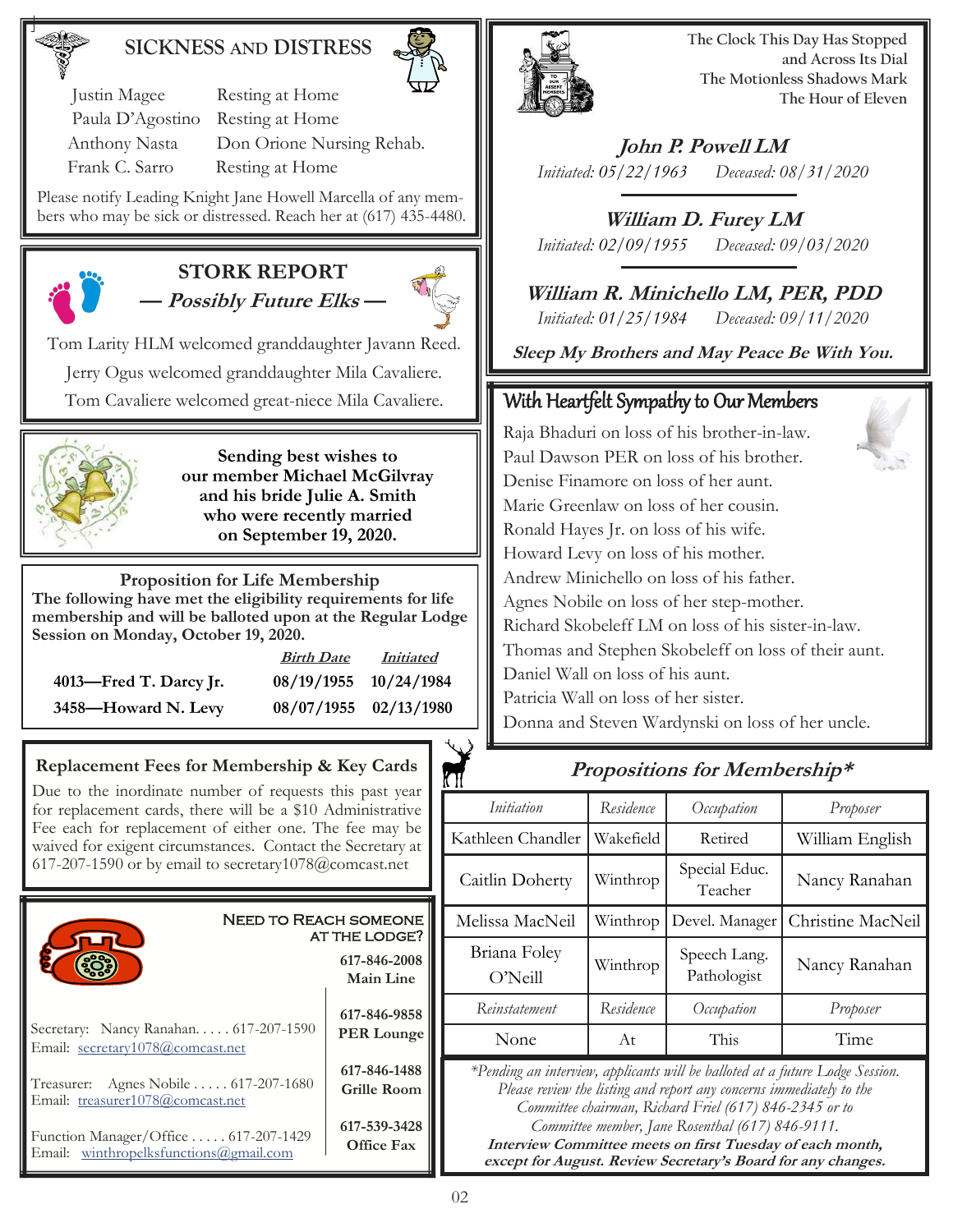#### **2020/2021 House Committee**

**Michael Bergeron, Chairman**

**Michael Abboud**

**Rich Carbone, PER, HLM**

**Jesse Carman**

**Gerald Cesario, HLM**

**Rich D'Agostino, LM**

**Christine Daly, PER**

**Tom Larity, HLM**

**Skip Marcella**

**Joe O'Brien, HLM**

**Steve Reardon, PER**

#### **BULLETIN SUBMISSIONS**

Content is due by the **15th** of each month and should be provided electronically, preferably in MS-Word format.

Call (617) 207-1590 or drop by to see the Lodge Secretary during posted office hours.

#### **Metro-North District Deputy's Remaining Visitations**

Tuesday—10/06/2020 at 7:30pm **Saugus/Everett Lodge #642**  (pre-visit Saturday 10/03/2020)

Monday—10/12/2020 at 7:30pm **Melrose Lodge #1031** (pre-visit Saturday 10/10/2020)

Wednesday—10/21/2020 at 7:00pm **Revere Lodge #1171** (pre-visit Saturday 10/17/2020)

Tuesday—11/03/2020 at 7:30pm **Winchester Lodge #915**  (pre-visit Saturday 10/31/2020)

Monday—11/23/2020 at 7:00pm **Winthrop Lodge #1078**  (pre-visit Saturday 11/21/2020)

*Dinner served one hour prior to meeting. Pre-visits start at 9:00am on Saturdays.*

# **Members Take Note**

## **FIRST MEETING IN OCTOBER MOVED**

At the last regular Lodge session the membership present voted unanimously to move the October 12th (Columbus Day holiday) Lodge session to Monday, October 19, 2020.

The motion and subsequent vote was made per our current Lodge bylaw (Article IV, Section 1, Paragraph 2) which reads as follows:

"The Lodge, at its discretion may vote to provide that a regular meeting falling on a holiday will be held the same day the preceding or following week, except for February if needed to comply with annual election requirements."

#### **Secretary & Trustee (4-Year & 5-Year) Positions Available**

Have you ever given thought to becoming an officer? Now could be the time! With the resignation of Bill Minichello, the Secretary position is now open along with two Trustee positions. If interested or wish to learn more, please see our Exalted Ruler Bettie Dalton, any current officer, or Past Exalted Ruler.

#### **BULLETIN VOLUNTEER**

Are you looking to learn a new skill, or use existing one? We are looking for a member in good standing to volunteer to produce the Lodge Bulletin. Responsibilities, working under the direction of the Secretary, include fact checking articles, optimizing news items to increase user engagement, and maintaining updated members' street and email addresses. If you have excellent writing and editing skills, we would like to meet you. Please contact our Exalted Ruler Bettie Dalton via email at bettieelks@yahoo.com.

#### **OCTOBER CALENDAR**

10/03 Walk for Fran at Deer Island—9am

10/14 Board of Directors Meeting—7pm

10/19 Lodge Meeting—7pm

10/21 House Committee Meeting—7pm

10/22 Candidates Orientation—7pm

10/26 Lodge Meeting/Initiation—7pm\*

10/31 Halloween in Fireside Room—7pm

\*Dinner 6pm for candidates, officers, and members planning to attend the meeting.

**Join Our Facebook Page**



**Stay Updated On Upcoming Events.**



٨

#### **Have you paid your dues for the 2020-2021?**

Nearly 12% of our members have not. If you have not yet done so, please send in your payment today. Your dues help us to continue our charitable works and maintain our building.

Any questions,  $\delta$ call the office  $\epsilon$ (617) 207-1590



⊙ ⊙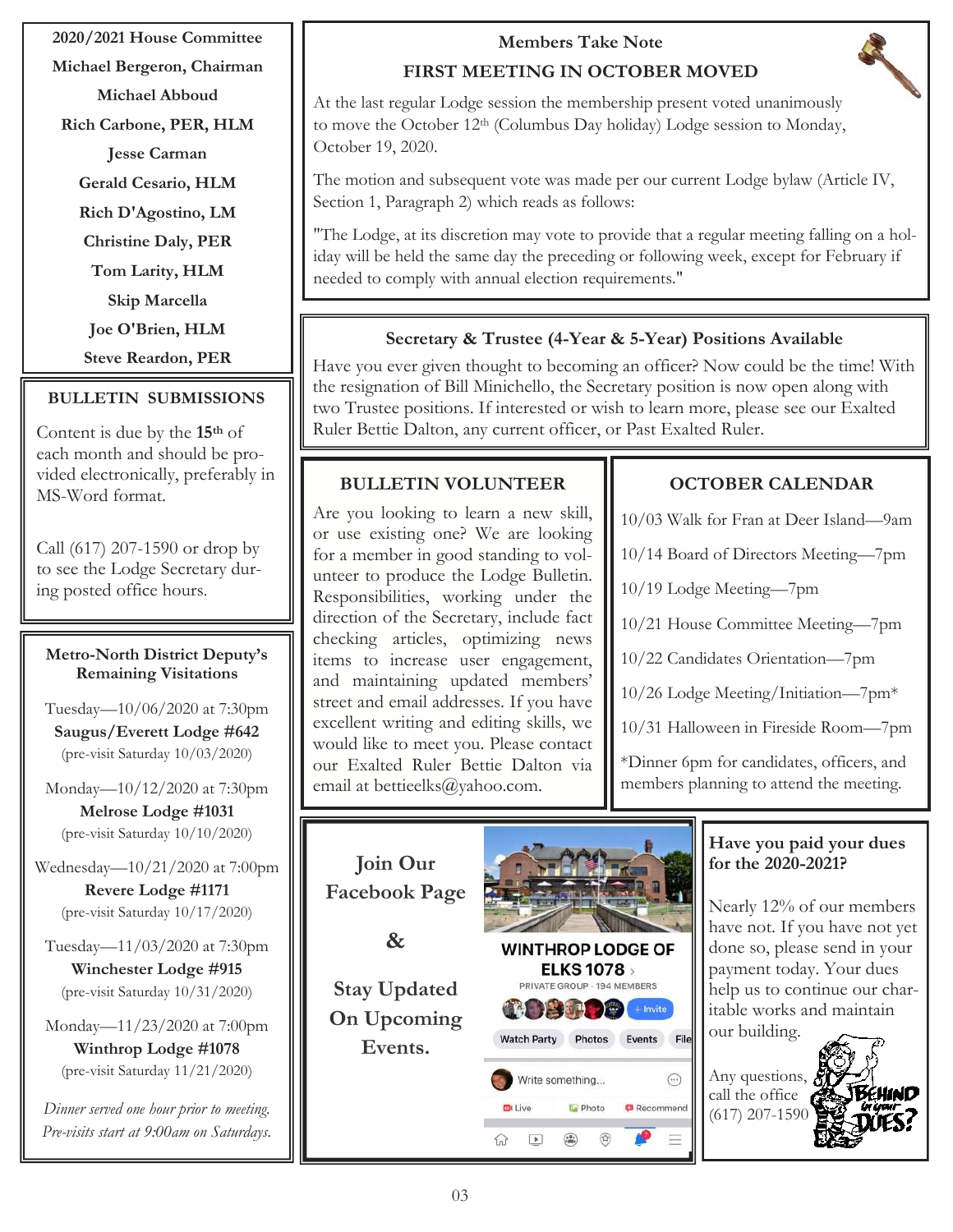# **Winthrop Lodge is open for Indoor/Outdoor Dining.**

**Revised Dining Hours Starting Columbus Day Monday—October 12th** 

| $\cdots$  |             |
|-----------|-------------|
| Sunday    | 2-10 PM     |
| Monday    | $2 - 10$ PM |
| Tuesday   | $2 - 10$ PM |
| Wednesday | 2-11 PM     |
| Thursday  | 2-12 PM     |
| Friday    | 2-12 PM     |
| Saturday  | 2-12 PM     |

Sully's Pizza Kitchen serves a variety of pizzas, calzones, and sandwiches from 2-10pm on Wednesdays, Thursdays, Fridays, and from 2-9pm on Sundays. Also, we now offer a Late-Night Menu of chicken salad, tuna salad, and egg salad sandwiches after Sully's Pizza is closed.

Our Stewards Committee serves a varied menu on Saturdays from 2-midnight. Check the Lodge bulletin boards and Facebook page for our latest menu offerings. Join our Facebook page at WINTHROP LODGE OF ELKS 1078.

The last food order of any given evening must be in one hour before closing.

*Times and offerings are subject to change without notice.*



#### **— HELP NEEDED —**

We are looking for help on the Stewards Committee—even if you can only spare an hour of two it can help make a big difference!!!

Contact either Paula D'Agostino or Bettie Dalton via their email addresses. paula102254@gmail.com or bettieelks@yahoo.com

**Meet the Team**  (from Left-to-Right) Donna and Jesse Carman, Skip and Jane Marcella, Paula D'Agostino and Al McCarthy PER.



Also, the Stewards Committee is interested in knowing if you have any menu suggestions. Please write it down and place it in the suggestion box located in the PER Lounge. We will try to incorporate items that are financially feasible and have a wide appeal. Join me, along with our Lodge Officers and House Committee, in thanking the Stewards for their time and dedication. Great job and much appreciation, Bettie Dalton—Exalted Ruler.



**ELKS are the Best People On Earth** Benevolent AND Protective Order of Elks

#### **Congratulations Elks-only Scholarship Winners**

The students were invited to the Lodge to be presented with their awards, and are pictured below with Scholarship Committee member Fred Loomis and Patti Brugman. We thank the Lodge Scholarship Committee: Fred Loomis (Chairman), Patti Brugman and Kathy Haskell for their hard work and dedication. The recipients are Patrick Haskell (1078 Award), Ryan Parker (Frazier Family Award), Robert "RJ" Dalton (Omega Award), and Patrick Teixiera (PER Association Award).



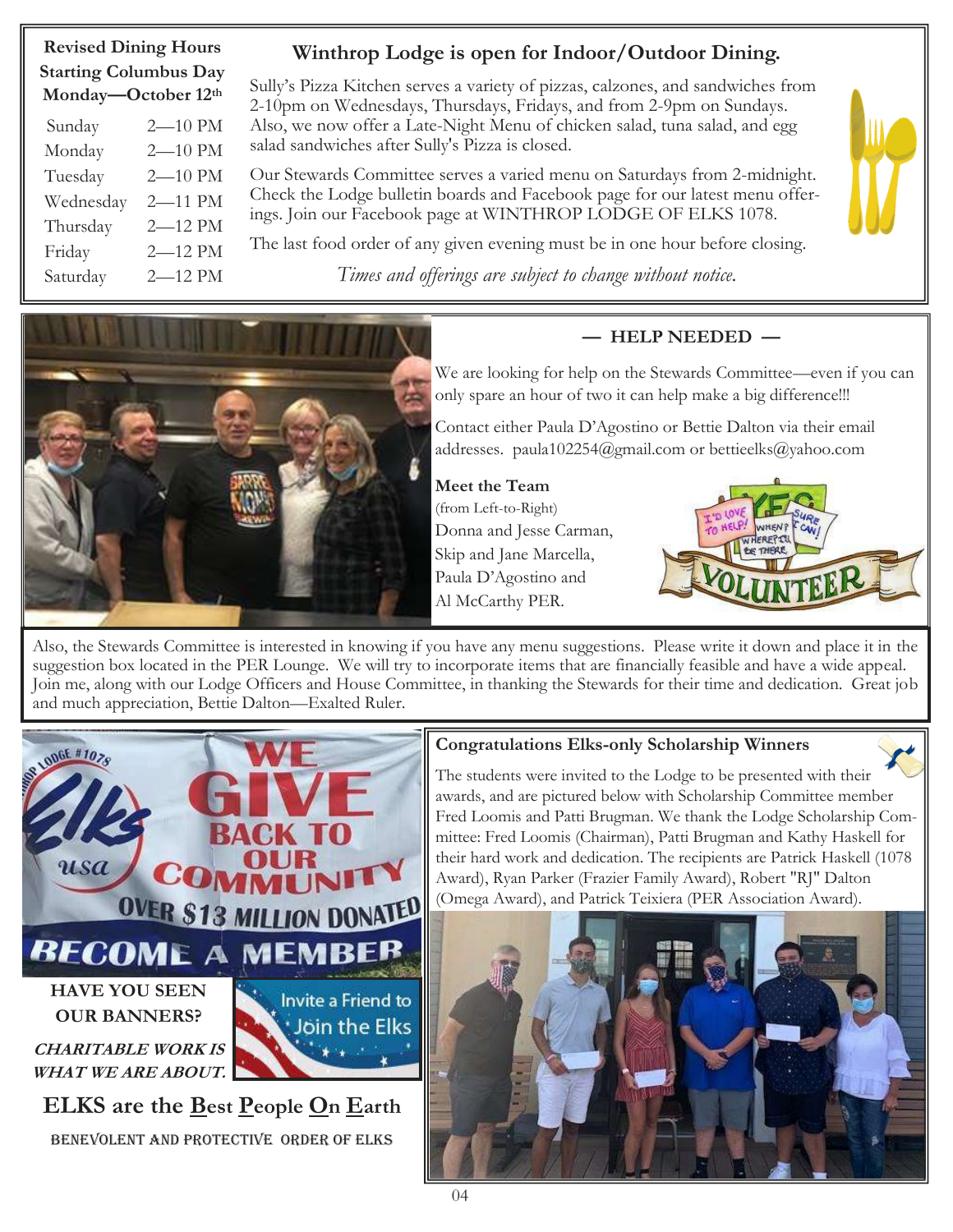# **Meet Our Newest Members—Initiated on August 26, 2020**





#### **Members Please Note**

After careful consideration, it has been decided that Winthrop Lodge will not participate in the 2020-2021 Hoop Shoot program, given that Winthrop Schools are conducting virtual sessions and the corona-virus continues to impact the community.

We look forward to next year's contest.



The Lodge conducted a special meeting on Wednesday, August 26, 2020 for purpose of initiating 16 new members, many of whom had been waiting since pre-pandemic times. Above, Exalted Ruler Bettie Dalton and Esquire Lori Bergeron PER are pictured with our newest members. At left, new member Mollie Reardon and her proposer/uncle Steve Reardon PER.

Ritual Coach and Orientation Chair Dennis Ranahan PER, PDD requested that this class be named in honor of late member Frances "Fran" Minichello HLM, PER, PDD who had previously served as the coach/chairman for several years.

#### **Please be sure to say hello and welcome these new members.**

| 006791 – Joel Adamson       | 006799 - Janis Larosee        |
|-----------------------------|-------------------------------|
| 006792 - Zachary Allen      | 006800 - Alana MacNeil        |
| 006793 - Michael Caputo     | 006801 - Nicholas McCarthy    |
| 006794 - Michael J. Collins | $006802$ – Kelly A. Morrissey |
| 006795 - June Cristiano     | $006803$ – Renee Perullo      |
| 006796 – Mark D'Amico       | 006804 - Shawn Michael Preble |
| 006797 – Lawrence Giove     | 006805 - Mollie Reardon       |
| 006798 - Kevin Harte        | 006806 - Darrin S. Ward       |
|                             |                               |

#### **Americanism Essay Contest—State Level Winners Announced**

The theme for 2019-2020 year was "What Does Freedom of Speech Mean to Me?" This annual contest is open to students in the 5th through 8th grades. Winthrop Elks selected their top three essays from two divisions — Division I (grade 5-6) and Division II (grade 7-8). The winning entries were submitted at the District and State levels, respectively, for judging. The State Chairman forwards only the first-place winner in each division to the Grand Lodge Essay Contest for final judging.

State Chairman Larry Murphy recently announced that Paul Ferrara, a Winthrop student at the Cummings School, captured the second-place award in the Massachusetts State Contest Division I. The award presentation will take place at the Lodge at a later date.

We wish to thank the students, their parents, teachers, and principals for a very enjoyable contest. As always, we received some excellent essays from both the Cummings School and the Winthrop Middle School. Our thanks to Winthrop Lodge Americanism Committee Chairman, Roberta DiPierro, for organizing this effort and to her evaluation team for all their hard work.

The topic for 2020-2021 is "How Can Patriotism Be Demonstrated?"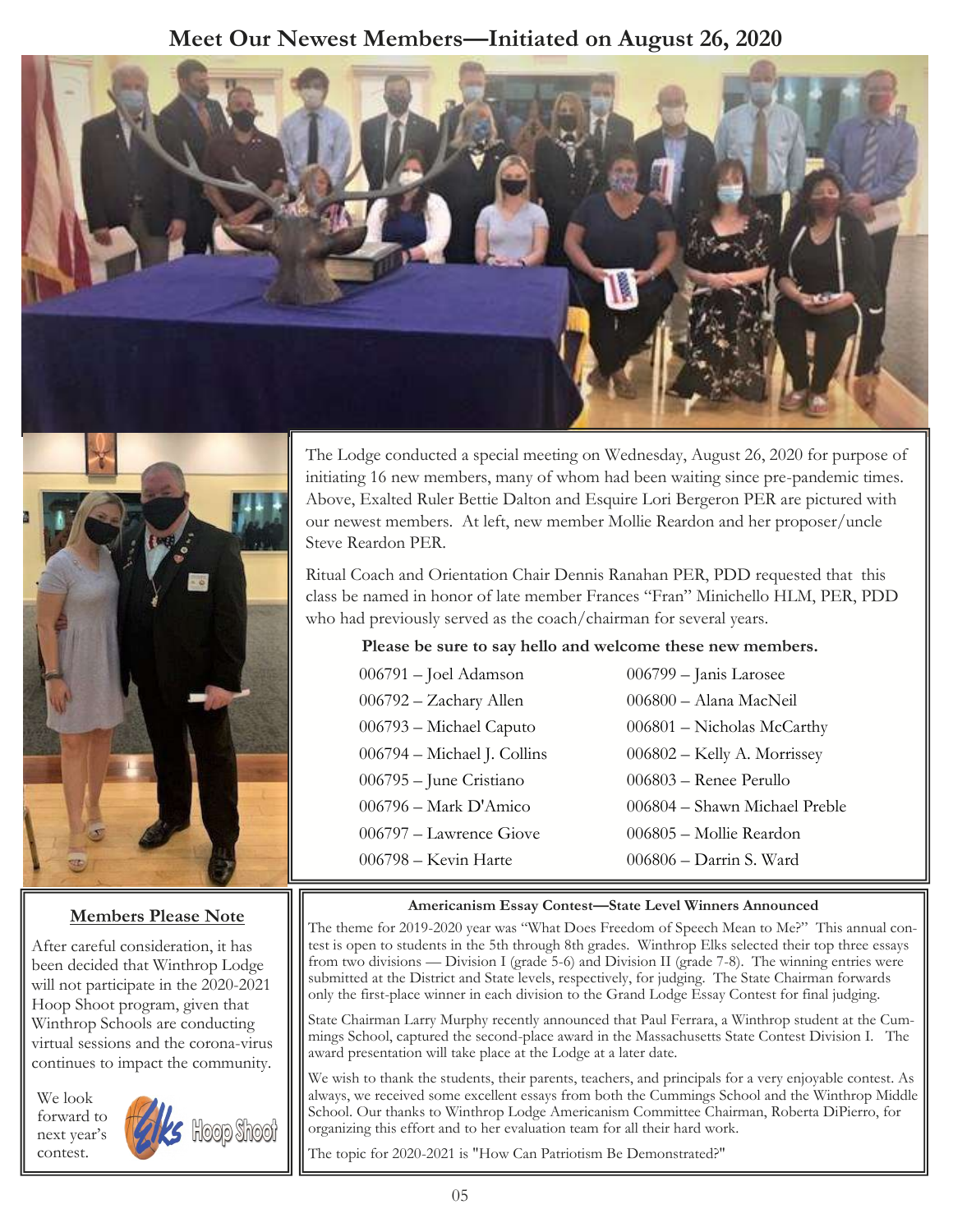**Great news!** Congratulations to Winthrop Elks Lodge for winning \$500 from the Massachusetts Elks Association 2020 Charity Fund Drive—Lodge Pool. We are only one of four Lodges to receive this prize.

All other winners are listed on the right-side of this page.

Great Job!

Susan Lanney Esteemed Lecturing Knight



*In Memoriam*  **Bernard C. Evans Jr.**

November 18, 1942 to September 12, 2020

Past District Deputy—Metro North #3980, Past Exalted Ruler, and an Honorary Life Member of the Revere Lodge #1171. Our thoughts and prayers go out to his family, friends and the members of Revere Lodge.

### **ENF Walk** Saturday, October 3rd at 9am **Location: Deer Island**



Join us to walk and/or pledge - Thank you!!! Bettie Dalton, Christine Daly, Susan Lanney, Brenda Kowalczuk, and Roberta DiPierro



# **MASSACHUSETTS ELKS ASSOCIATION INC. 2020 CHARITY FUND DRIVE**

#### 2020 Charity Fund Raffle Winners **Grand Prize** \$20,000.00 Joseph O'Connell Fall River 2<sup>nd</sup> Prize 3,000.00 Kevin Griffin Newburyport 3<sup>rd</sup> Prize 2,000.00 Paul Mitchell Gloucester 3 \$1,000.00 Delmonicc Weymouth Annmarle Haggerty Auburn **Gilbert Martin** Falmouth 4 \$500.00 Sellers Pool Dorothy Radnor Attleboro Mark Petty Billerica Trish Griffiths Ludlow Roger Bush Westfield\W. Springfield 4 \$500.00 Lodge Pool Lodge #1078 Winthrop Lodge #943 Quincy Lodge #1237 Leominster\Fitchburg Lodge #1409 Peabody\Lynn Charity is the greatest of all virtues. Thanks to all of the lodges, members and friends for buying and selling raffle books, we raised \$83,240.00. Remember, your participation is<br>necessary for your lodge to continue its charitable works.

Our Lodge has received permission to hold a charity walk at Deer Island in tribute to our late member Frances Minichello, HLM, PER, PDD. Fran passed away suddenly on June 15, 2020. Fran was a very dedicated Elk and her loss is felt by all of us. She worked diligently for our Lodge in many ways but she especially shined bright as our Lodge Chairman for the Elks National Foundation. Fran helped the Lodge meet its per capita goal every year!

Make checks payable: Elks National Foundation and mail directly to the Lodge:

c/o Walk for Fran—Winthrop Elks, 191 Washington Ave., Winthrop, MA 02152

All funds raised will go towards this year's Lodge ENF per capita.

We are limited in numbers permitted to walk, contact Chairman Chrissy Daly (857-312-2311) or our Exalted Ruler Bettie Dalton (617-930-0286) if you would like to walk or sponsor a walker.

**All walkers are asked to meet at Winthrop Lodge at 9am sharp, prior to the start of the Walk.**

#### **Lodge Holds Community Blood Drive**



**Blood** Services

Blood Drive chairman Nancy Ranahan reports that our Community Blood Drive on Wednesday September 2, 2020 resulted in the collection of 26 pints of blood that will potentially help 78 patients in need. A big THANK YOU to Betty Salemme and Gerry Rand for their invaluable assistance on the day of the drive, as well as to all that came out to give the gift of life. Thank you for helping to pay it forward!

We are proud to partner with the American Red Cross! The Red Cross has over 70 years of blood banking experience and more than 130 years of humanitarian impact across the country. We can all feel a sense of satisfaction in knowing that we are a part of what the Red Cross does to strengthen our local community.

Future drive dates have been scheduled for 2021. Please consider making a blood donation on January 13<sup>th</sup>, June 16<sup>th</sup>, and September 1st. Visit redcrossblood.org today to schedule an appointment. **Let's save lives!**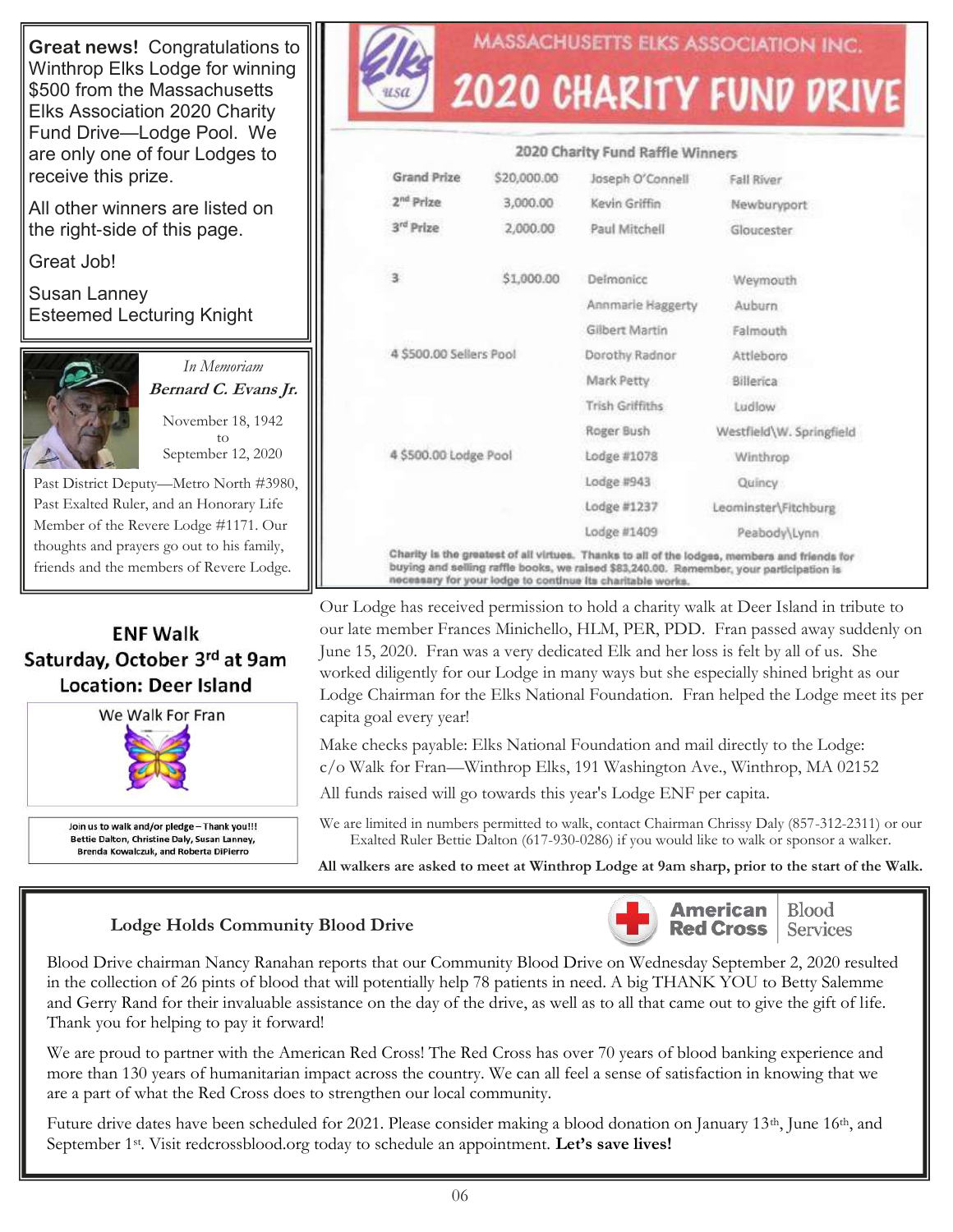Welcome to the Winthrop Elks Fundraiser Prize Page on Facebook which has been set up as a fundraising site.

Anyone can join and have fun!

We will post prizes with live recorded drawings for winners.

Many of our annual fundraisers for Scholarships, ENF, Veterans, etc. have been canceled or postponed due to COVID 19, yet our charitable giving to the community continues.

As an example, several weeks ago the Winthrop Elks handed out \$6500 in Scholarships to deserving seniors!

All winnings will be delivered directly to your home or App account for cash prizes.

Thank you for your support!

--

This is not a gambling site, online gambling is illegal.

All prizes are considered a gift exchange between friends.

All spots are considered gifts for friends.

Wondering how this works?

Must be 18 or older to join/play.

There are two ways to play on the Winthrop Prize Page (for the public & members) or in-person at the Winthrop Elks. In order to play in person, you must be a member, another great reason to join the Elks! We welcome visiting Elks members.

We will post different games that will be paid for by you and the members of the group.

Each game will have a description. Please read it to know the rules, every game is different as well as the person running it.

To enter a game post a comment on the game board with as many spots as you'd like or numbers depending on the game.

Spots are on a first-come, first-serve basis. Two ways to purchases (App or in person): by Venmo to Jane-Howell-12, or Cash App to \$MikeSullivanElks1078 or in-person for Elks Members in the PER lounge. In order to play in person, you must be a member, another great reason to join the Elks! We welcome visiting Elks members.

All games are pay as you pick them. Games go quickly-especially cash/gift cards they go fast!

Understand that if you do not pay for your spot within the time frame it will be forfeited and you will be removed from the spot and spots unpaid for.

Once all spots are paid for, we will post a time that we will be recording the LIVE drawing. You don't need to be watching to win (but it's fun to watch!). We will post the winners on the post and contact you privately.

If you are the winner, we will contact you shortly through messenger or your best telephone number to get your mailing address. The prize will then be purchased and sent to you directly. All prizes are authentic and shipped directly from the vendor. At times, we will purchase the prize directly and hand-deliver the prizes directly to you.

Cash prizes will be sent 24 hours after the drawing and will be sent directly to you through App if paid first paid by App. Cash payments made in the Winthrop Lodge paid in 3 business days by check.

Out of State Elks Members will be paid within 7 business days after the payment has cleared the bank.

We will not tolerate any disrespect or poor behavior towards members or admins.-you will be removed immediately from the group. It's supposed to be fun!!!

Thank you for supporting the Winthrop Elks and our fundraising efforts.

Bettie Dalton, Exalted Ruler Jane Howell Marcella, Esteemed Leading Knight Michael Sullivan, Esteemed Loyal Knight Susan Lanney, Esteemed Lecturing Knight Brenda Kowalczuk



**Charity ● Justice ● Brotherly Love ● Fidelity**

**"So long as there are veterans, the Benevolent and Protective Order of Elks will never forget them."**